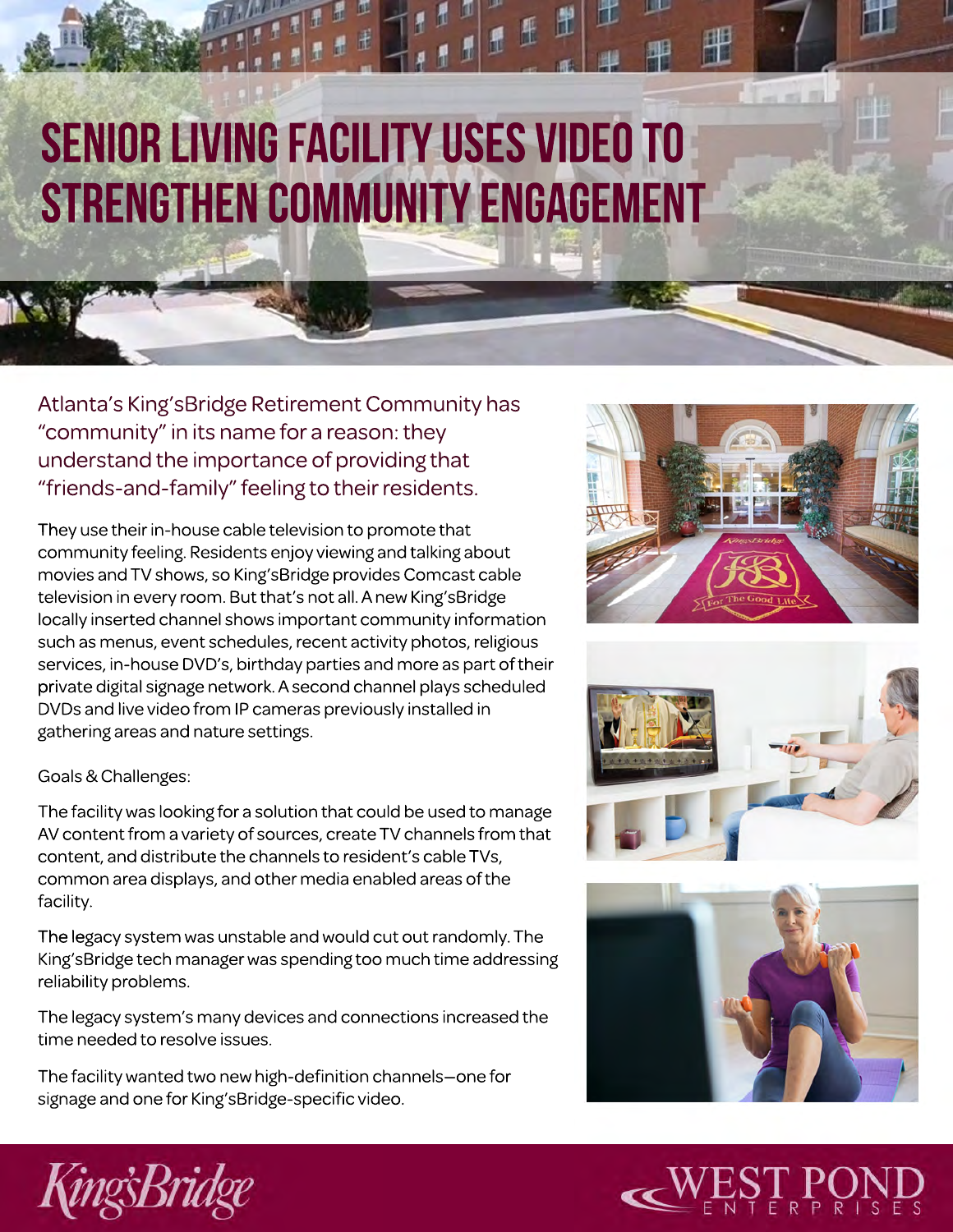For answers, King'sBridge Tech Manager Alex Malone turned to a resident engagement platform for senior living communities who then called upon its extensive knowledge of video systems to recommend West Pond Enterprises.

In turn, West Pond recommended the FlexStream MX-400CC channel creator. The MX-400CC was designed for anyone looking to add just a few channels to an existing in-house cable TV network.

The installation was easy and fast. West Pond technicians remotely analyzed the Comcast cable network, configured the technology, and validated the installation, which shortened the installation schedule and minimized interruptions for King'sBridge. Two HD channels were created using the MX-400CC. These two channels were:

The King'sBridge signage channel that permits residents to watch signage including:

- · News and announcements of interest, including menus, event schedules, photos, videos and more.
- · The King'sBridge video channel that permits residents to watch multiple types of facility-specific content, such as:
	- · Live feeds from cameras throughout the facility's public areas
	- · Videos played on the facility's central Blu-ray player

These channels were distributed as follows:

- · The King'sBridge signage channel is distributed to Common area TVs via coax cable with and without the Comcast set-top cable box.
- · The King'sBridge video channel that is distributed to residents' rooms to be viewed with the Comcast set-top cable box.

· To other equipment, such as the media center, using IPTV transmission.

Reliability was paramount and West Pond didn't disappoint.

"With this new technology from West Pond, we haven't had drops in our broadcast," Alex Malone said.



The King'sBridge video channel enables residents to watch multiple types of facility-specific content including Live feeds from cameras throughout the facility.



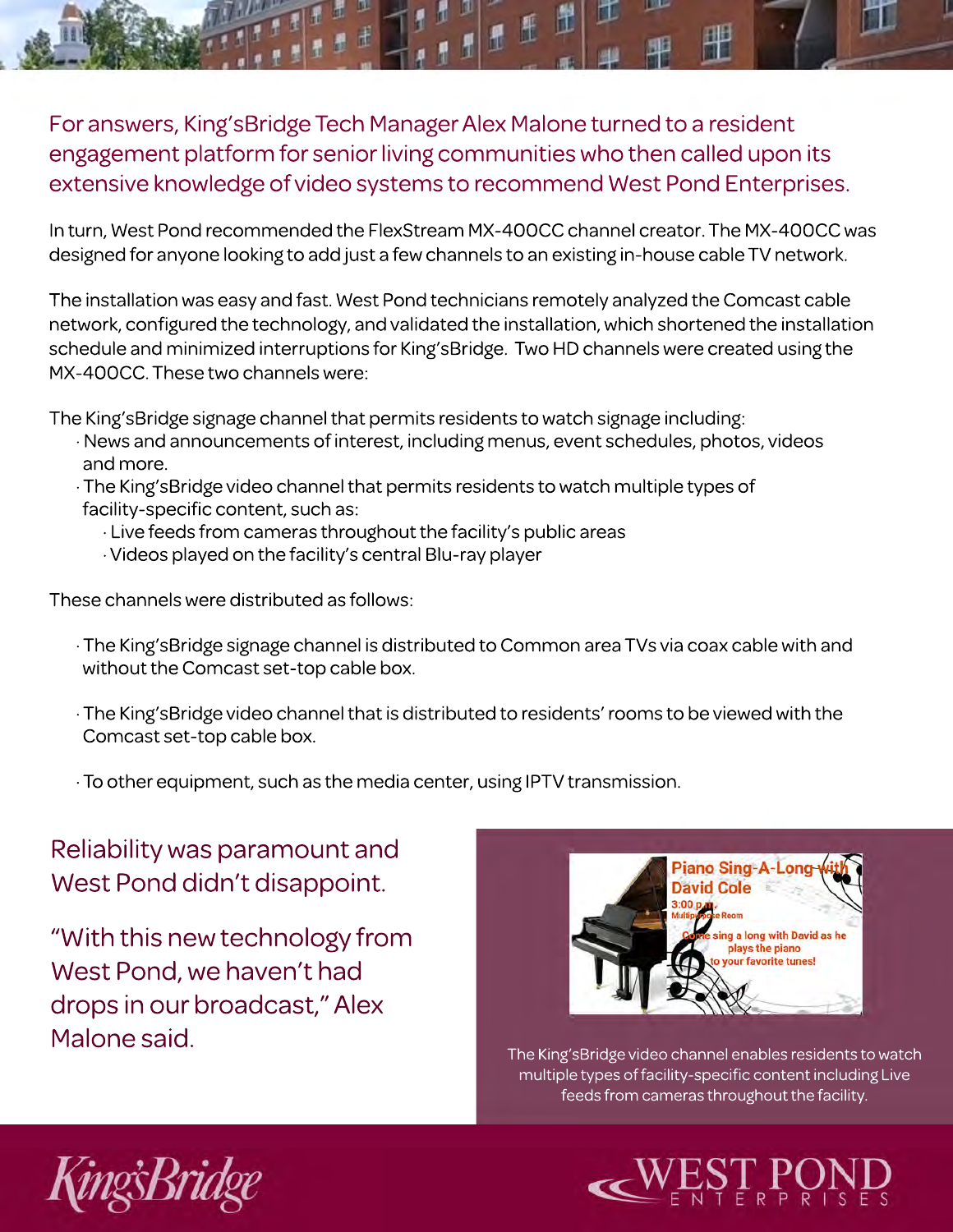

At the headend—the control center—the FlexStream MX-400CC channel creator inserts two cable TV compatible channels into the local Comcast cable TV network, provides continuous audio & video content for the two channels, and monitors the cable TV network to ensure reliability and a quality viewer experience.

The MX-400CC continuously feeds these two channels with audio & video content from a variety of sources including:

- · HTML signage
- · HDMI/Component/Composite video capture
- · Stored video files from any source, transcoded by FlexDM
- · Broadcast TV channels
- · IP cameras & more

The upgrade integrated the following third-party hardware with the MX-400CC Smart Headend Channel Creator:

- · Cloud-based Digital Signage
- · VIVOTEK IP-bullet camera
- · LG Blu-ray/DVD player



Video formats: 720P30/60 HD 1080i HD

Inputs: HDMI HTTP (web-based HTML5 signage) RTSP camera

Outputs: RF US cable compatible QAM TV to Comcast for channel insertion IPTV to other media viewers within the facility

The FlexStream MX-400 platform supports West Pond's cloud-based device management system, FlexDM, which provides video transcoding services and remote management of the MX-400's settings and channel configurations.